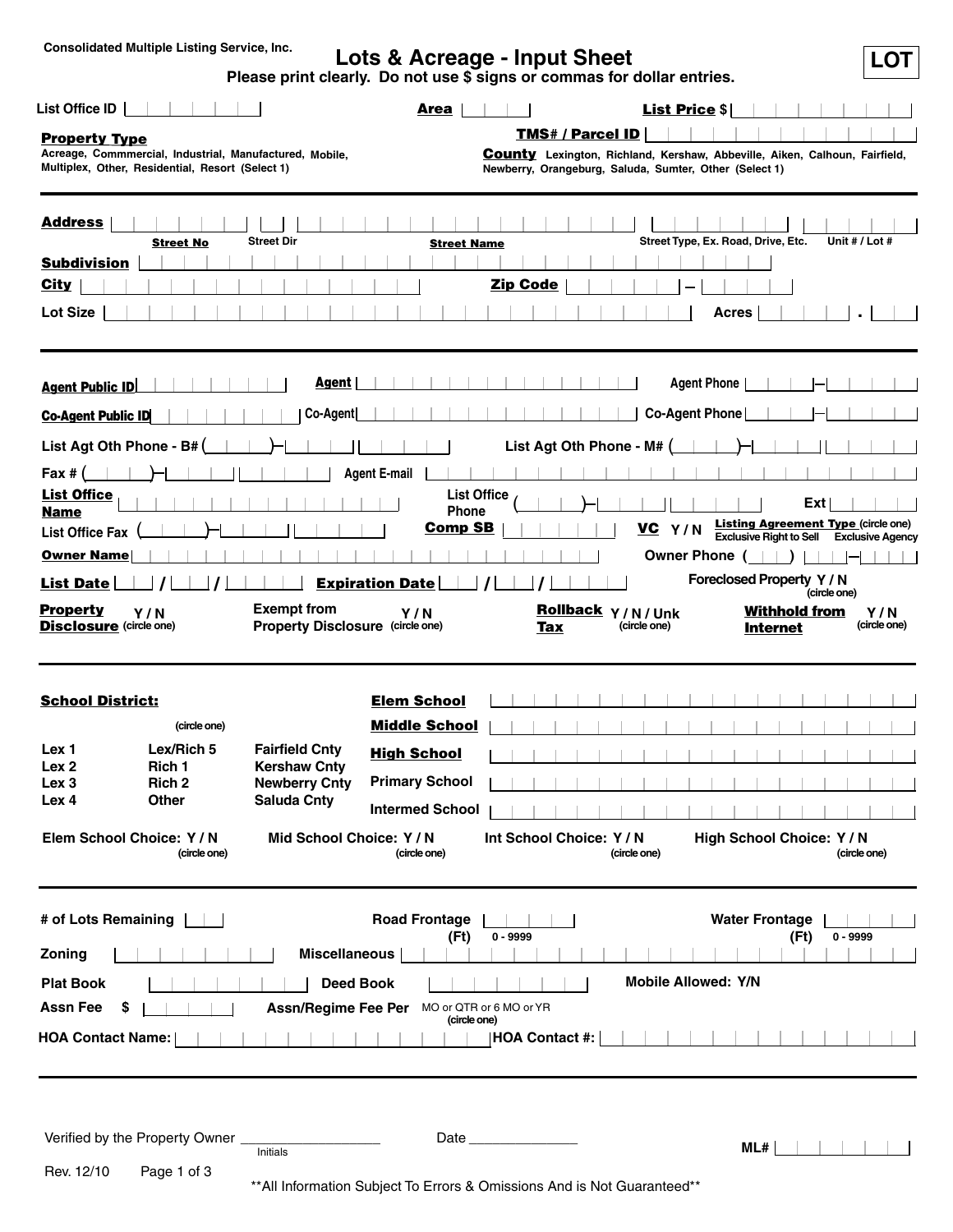**Property Address\_\_\_\_\_\_\_\_\_\_\_\_\_\_\_\_\_\_\_\_\_\_\_\_\_\_\_\_\_\_\_\_\_\_\_\_\_\_\_\_\_\_\_\_\_\_\_\_\_\_\_\_\_\_\_\_\_\_**

# **PUBLIC REMARKS** Additional remarks attach separate page. (750 char max)

|  |  |  |                                                                              |  |  |  |  |  |  | - r-9 - 1. - |  |  |  | $\cdots$ |  |  |  |  |  |  |  |  |  |
|--|--|--|------------------------------------------------------------------------------|--|--|--|--|--|--|--------------|--|--|--|----------|--|--|--|--|--|--|--|--|--|
|  |  |  |                                                                              |  |  |  |  |  |  |              |  |  |  |          |  |  |  |  |  |  |  |  |  |
|  |  |  |                                                                              |  |  |  |  |  |  |              |  |  |  |          |  |  |  |  |  |  |  |  |  |
|  |  |  |                                                                              |  |  |  |  |  |  |              |  |  |  |          |  |  |  |  |  |  |  |  |  |
|  |  |  |                                                                              |  |  |  |  |  |  |              |  |  |  |          |  |  |  |  |  |  |  |  |  |
|  |  |  |                                                                              |  |  |  |  |  |  |              |  |  |  |          |  |  |  |  |  |  |  |  |  |
|  |  |  |                                                                              |  |  |  |  |  |  |              |  |  |  |          |  |  |  |  |  |  |  |  |  |
|  |  |  |                                                                              |  |  |  |  |  |  |              |  |  |  |          |  |  |  |  |  |  |  |  |  |
|  |  |  |                                                                              |  |  |  |  |  |  |              |  |  |  |          |  |  |  |  |  |  |  |  |  |
|  |  |  |                                                                              |  |  |  |  |  |  |              |  |  |  |          |  |  |  |  |  |  |  |  |  |
|  |  |  |                                                                              |  |  |  |  |  |  |              |  |  |  |          |  |  |  |  |  |  |  |  |  |
|  |  |  |                                                                              |  |  |  |  |  |  |              |  |  |  |          |  |  |  |  |  |  |  |  |  |
|  |  |  |                                                                              |  |  |  |  |  |  |              |  |  |  |          |  |  |  |  |  |  |  |  |  |
|  |  |  | AGENT REMARKS (NON-PUBLIC) Attach separate page if necessary. (300 char max) |  |  |  |  |  |  |              |  |  |  |          |  |  |  |  |  |  |  |  |  |
|  |  |  |                                                                              |  |  |  |  |  |  |              |  |  |  |          |  |  |  |  |  |  |  |  |  |
|  |  |  |                                                                              |  |  |  |  |  |  |              |  |  |  |          |  |  |  |  |  |  |  |  |  |
|  |  |  |                                                                              |  |  |  |  |  |  |              |  |  |  |          |  |  |  |  |  |  |  |  |  |
|  |  |  |                                                                              |  |  |  |  |  |  |              |  |  |  |          |  |  |  |  |  |  |  |  |  |
|  |  |  | <b>DIRECTIONS</b> Attach separate page if necessary. (200 char max)          |  |  |  |  |  |  |              |  |  |  |          |  |  |  |  |  |  |  |  |  |
|  |  |  |                                                                              |  |  |  |  |  |  |              |  |  |  |          |  |  |  |  |  |  |  |  |  |
|  |  |  |                                                                              |  |  |  |  |  |  |              |  |  |  |          |  |  |  |  |  |  |  |  |  |
|  |  |  |                                                                              |  |  |  |  |  |  |              |  |  |  |          |  |  |  |  |  |  |  |  |  |

## **Topography**

## **■** Level **■** Other

- **■** Part Wood
- **■** Pond
- **■** Rolling
- **■** Stream
- **■** Wetland
- **■** Wooded

## **Lease**

- **■** Crop
- **■** Mineral
- **■** None
- **■** Other **■** Pasture
- **■** Timber
- **■** Unknown

# **Vegetation**

- **■** Brush
- **■** Cleared
- **■** Crop Alot
- **■** Crop Grown **■** Cultivated
- **■** Orchard
- **■** Other
- **■** Pasture
- **■** Timber

Rev. 12/10 Page 2 of 3

# **CHECK ALL THAT APPLY**

- **Sales Options ■** Build
- **■** Exchange **■** Not Divided
- **■** Other
- **■** Release
- 
- **■** Subj Zon **■** Will Divide
- **Sale Includes**
- **■** Building(s)
- **■** Crops
- **■** Equipment
- **■** Feed **■** Livestock
- **■** Other
- **■** Timber

## **Lot Location**

- **■** Corner
- **■** Cul-de-sac **■** Golf Course
- **■** Interstate
- **■** Other
- **■** Water

# **Lot Faces**

- **■** East **■** North
- **■** Northeast
- **■** Northwest
- **■** South
- **■** Southeast
- **■** Southwest
- **■** West

Verified by the Property Owner  $\frac{1}{\text{Initials}}$  Date

## **Water Frontage Type**

- **■** Common Lake
- **■** Common Pond
- **■** Creek
- **■** Lake Access
- **■** Ocean
- **■** On Lake Monticello
- **■** On Lake Murray
- **■** On Lake Wateree
- **■** Private Pond
- **■** River
- **■** River Access
- **■** View Cove
- **■** View Big Water
- **■** Water Seasonal
- **■** Water Year Round
- **■** Waterfront Community

## **Road Type**

- **■** City **■** County **■** Easement **■** Interstate
- **■** Other
- **■** Private
- **■** State

# **Road Surface**

- **■** Dirt
- **■** Gravel
- **■** Other
- **■** Paved

Initials **ML#**

\*\*All Information Subject To Errors & Omissions And is Not Guaranteed\*\*

## **Structures**

- **■** # Utility
- **■** Barn
- **■** Greenhouse
- **■** Mobil
- **■** Other
- **■** Residential
- **■** Stable
- **■** Storage
- **■** Tack Room **■** Tenant

## **Improvements**

- **■** Boat Ramp
- **■** Curbs
- **■** Dock

**■** Driveway **■** Sidewalk

**Fencing ■** Board **■** Electric **■** Fence Full **■** Fence Partial **■** None **■** Other **■** Wire

**■** Dock - Shared